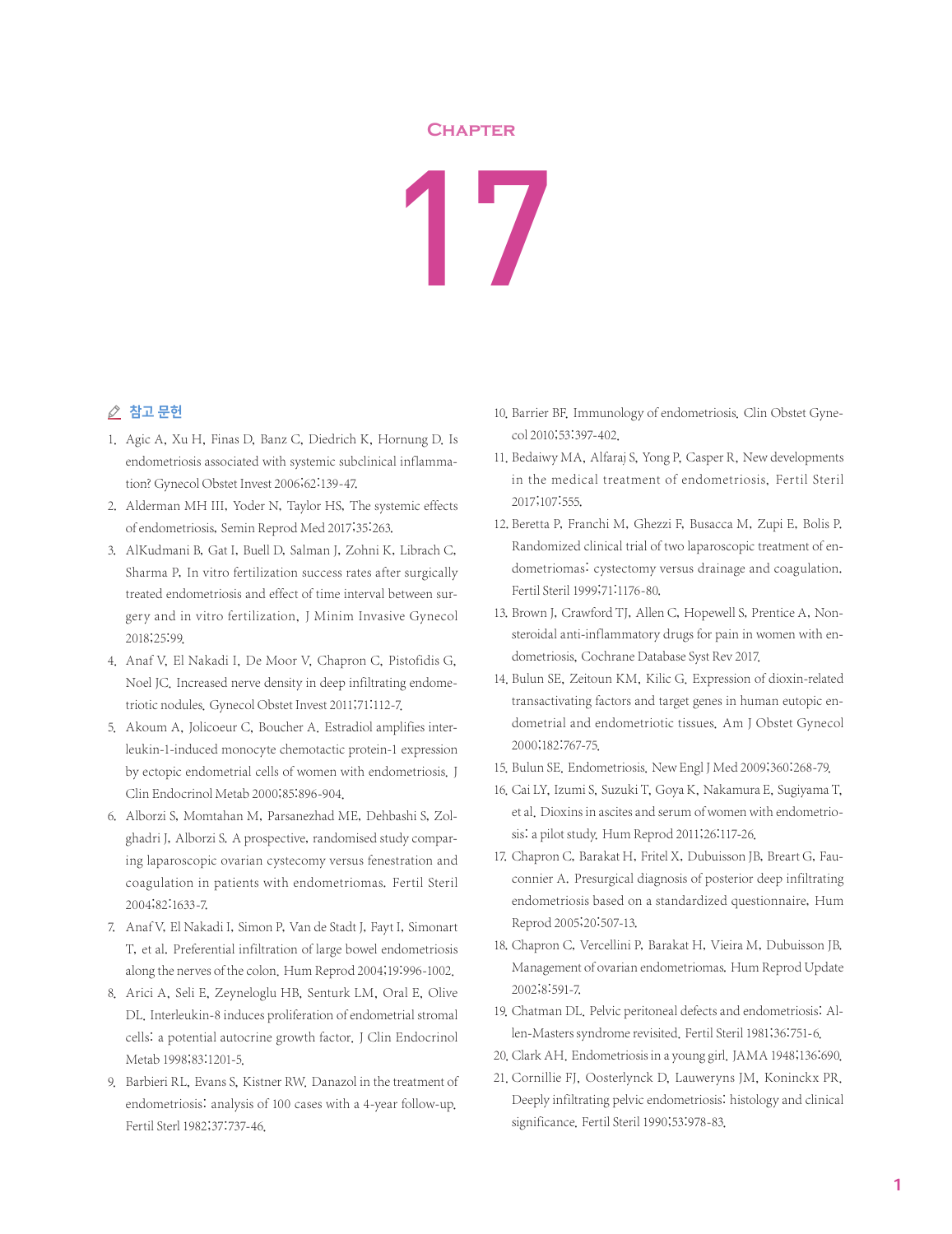- 22. Cosar E, Mamillapalli R, Ersoy GS, Cho S, Seifer B, Taylor HS, Serum microRNAs as diagnostic markers of endometriosis: a comprehensive array-based analysis, Fertil Steril 2016;106:402.
- 23. Cramer DW, Missmer SA. The epidemiology of endometriosis. Ann N Y Acad Sci 2002;955:11-22.
- 24. Davis L, Kennedy SS, Moore J, Prentice A. Modern combined oral contraceptives for pain associated with endometriosis. Cochrane Database Syst Rev 2007;(3):CD001019.
- 25. Dmowski WP, Cohen MR. Treatment of endometriosis with an antigonadotropin, danazol. A laparoscopic and histologic evaluation. Obstet Gynecol 1975;46:147-54.
- 26. Dmowski WP, Gebel HM, Braun DP. The role of cell-mediated immunity in pathogenesis of endometriosis. Acta Obstet Gynecol Scand 1994;159(Suppl):7-14.
- 27. Garcia-Velasco JA, Arici A, Zreik T, Naftolin F, Mor G. Macrophage derived growth factors modulate Fas ligand expression in cultured endometrial stromal cells: a role in endometriosis. Mol Hum Reprod 1999;5:642-50.
- 28. Georgiou I, Syrrou M, Bouba I, Dalkalitsis N, Paschopoulos M, Navrozoglou I, et al. Association of estrogen receptor genepolymorphism with endometriosis. Fertil Steril 1999;72:164- 6.
- 29. Gerhard I, Schindler AE, Bu¨hler K, Winkler U, Meinen K, Mancarella D, et al. Treatment of endometriosis with leuprorelin acetate depot: a German multicentre study. Clin Ther 1992;14(Suppl A):3-16.
- 30. Greenblatt RB, Tzingounis V. Danazol treatment of endometriosis:long-term follow-up. Fertil Steril 1979;32:518-20.
- 31. Guo SW. The link between exposure to dioxin and endometriosis: a critical reappraisal of primate data. Gynecol Obstet Invest 2004;57:157-73.
- 32. Halme J, Hammond MG, Hulka JF, Raj SG, Talbert LM. Retrograde menstruation in healthy women and in patients with endometriosis. Obstet Gynecol 1984;64:151-4.
- 33. Hill JA, Anderson DJ. Lymphocyte activity in the presence of peritoneal fluid from fertile women and infertile women with and without endometriosis. Am J Obstet Gynecol 1989;161:861-4.
- 34. Hill JA. Immunology and endometriosis. Fertil Steril 1992; 58: 262-4.
- 35. Hirsch M, Duffy J, Davis CJ, Nieves Plana M, Khan KS, Diagnostic accuracy of cancer antigen 125 for endometriosis: a systematic review and meta-analysis, BJOG 2016;123:1761.
- 36. Hirsch M, Begum MR, Paniz  $\boxtimes$ , Barker C, Davis CJ, Duffy J. Diagnosis and management of endometriosis: a systematic review of international and national guidelines. BJOG

2018;125:556-64.

- 37. Hong SB, Lee NR, Kim SK, Kim H, Jee BC, Suh CS, Kim SH, Choi YM. In vitro fertilization outcomes in women with surgery induced diminished ovarian reserve after endometrioma operation: Comparison with diminished ovarian reserve without ovarian surgery. Obstet Gnecol Sci 2017;60:63-8.
- 38. Jansen RPS, Russell P. Nonpigmented endometriosis: clinical, laparoscopic, and pathologic definition. Am J Obstet Gynecol 1986;155:1154-9.
- 39. Jenkins S, Olive DL, Haney AF. Endometriosis: pathogenetic implications of the anatomic distribution. Obstet Gynecol 1986;67:335-8.
- 40. Jeong SH, Lee DY, Kim SK, Jee BC. Symptom-alleviating effect and adverse effect of dienogest in Korean women with endometriosis. Gynecological Endocrinology 2018;34:970-4.
- 41. Johnson NP, Hummelshoj L, Adamson GD, Keckstein J, Taylor HS, Abrao MS, Bush D, Kiesel L, Tamimi R, Sharpe-Timms KL, Rombauts L, Giudice LC, World Endometriosis Society Sao Paulo Consortium; World Endometriosis Society consensus on the classification of endometriosis, Hum Reprod 2017;32:315.
- 42. Kennedy S, Bergqvist A, Chapron C, D'Hooghe T, Dunselman G, Greb R, et al. ESHRE guideline for the diagnosis and treatment of endometriosis. Hum Reprod 2005;20:2698-704.
- 43. Kennedy SH. Genetics of endometriosis. In: Tulandi T, Redwine D, eds. Endometriosis: advances and controversies. New York, NY:Marcel Dekker Publishing; 2004. 55-68.
- 44. Kim SH, Cho S, Ihm HJ, Oh YS, Heo SH, Chun S, Im H, Chae HD, Kim CH, Kang BM. Possible role of phthalate in the pathogenesis of endometriosis: in vitro,animal, and human data.J Clin Endocrinol Metab 2015;100:E1502-11
- 45. Kim SJ, Choo CW, Kim SK, Lee JR, Jee BC, Suh CS, Lee WD, Kim SH. The effects of letrozole on women with endometriosis undergoing ovarian stimulation for in vitro fertilization. Gynecol Endocrinol 2020;36:257-60.
- 46. Kistner RW. The treatment of endometriosis inducing pseudopregnancy with ovarian hormones. Fertil Steril 1959;10:539- 56.
- 47. Koninckx PR, Meuleman C, Demeyere S, Lesaffre E, Cornillie FJ. Suggestive evidence that pelvic endometriosis is a progressive disease, whereas deeply infiltrating endometriosis is associated with pelvic pain. Fertil Steril 1991;55:759-65.
- 48. Kosugi Y, Elias S, Malinak LR, Nagata J, Isaka K, Takayama M, et al. Increased heterogenecity of chromosome 17 aneuploidy in endometriosis. Am J Obstet Gynecol 1999;180:792-7.
- 49. Kuohung W, Jones GL, Vitonis AF, Cramer DW, Kennedy SH, Thomas D, et al. Characteristics of patients with endome-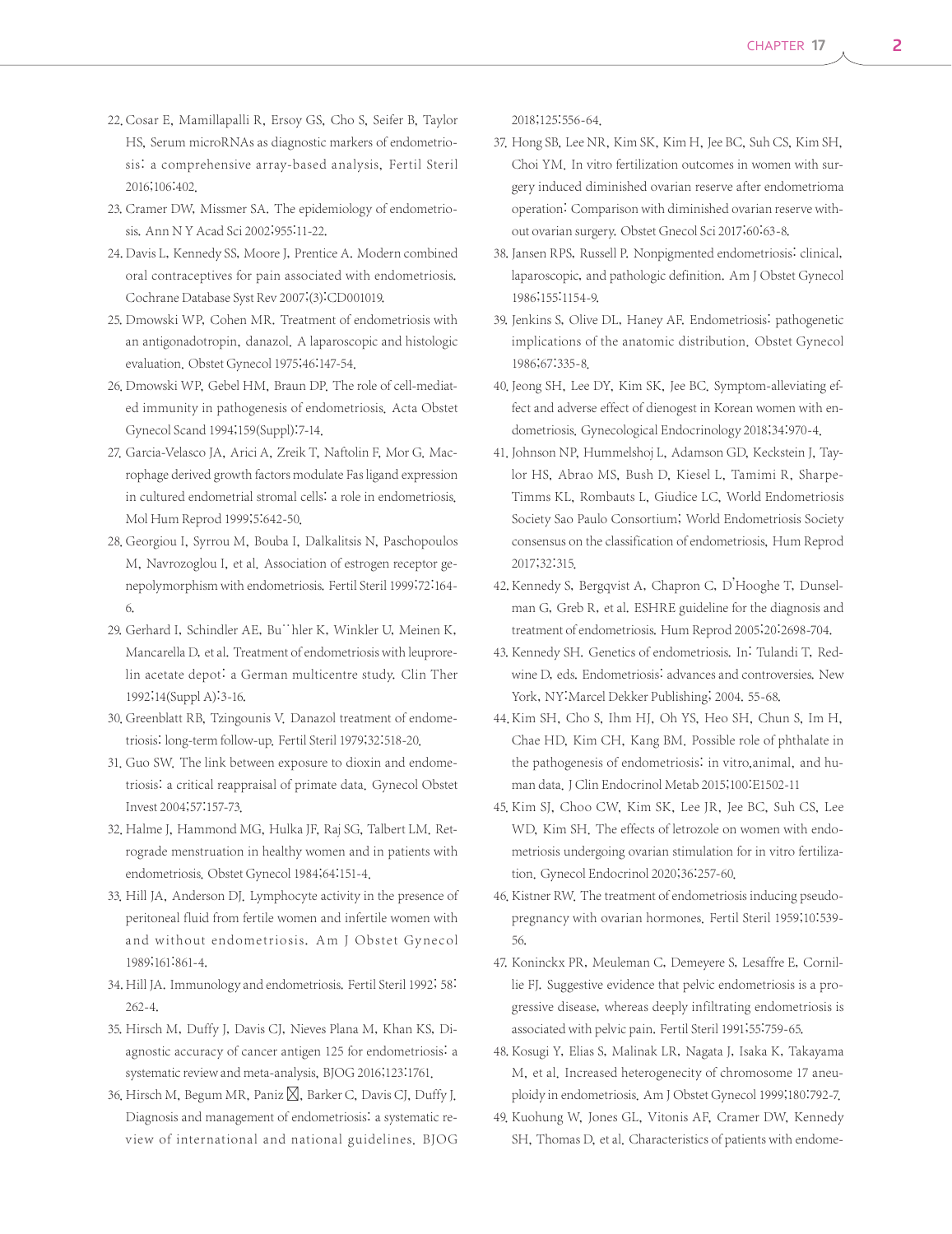triosis in the United States and the United Kingdom. Fertil Steril 2002;78:767-72.

- 50. Lee KS, Kwak JY. A possible role neutrophils in the pathogenesis of endometriosis. Endometriosis: Symptoms, Diagnosis and Treatments. Nova Science Publishers, Inc. 2009. chapter 11
- 51. Lebel G, Dodin S, Ayotte P, Marcoux S, Ferron LA, Dewailly E. Organochlorine exposure and the risk of endometriosis. Fertil Steril 1998;69:221-8.
- 52. Lebovic DI, Mueller MD, Taylor RN. Immunobiology of endometriosis. Fertil Steril 2001;75:1-10.
- 53. Lee DY, Kim SK. Lee JR, Jee BC. Management of endometriosis-related infertile patients: considerations and treatment options. Clinical and Experimental Reproductive Medicine 2020;47:1-11.
- 54. Lee KS, Baek DW, Kim KH, Shin BS, Lee DH, Kim JW, et al. IL-10-dependent down-regulation of MHC class II expression level on monocytes by peritoneal fluid from endometriosis patients.Int Immunopharmacol 2005;5:1699-712.
- 55. Lemay A, Quesnel G. Potential new treatment of endometriosis: reversible inhibition of pituitary-ovarian function by chronic intranasal administration of a luteinizing hormone-releasing hormone (LH-RH) agonist. Fertil Steril 1982;38:376-9.
- 56. Lessey BA, Kim JJ, Endometrial receptivity in the eutopic endometrium of women with endometriosis: it is affected, and let me show you why, Fertil Steril 2017;108:19.
- 57. Matsuura K, Ohtake H, Katabuchi H, Okamura H. Coelomic metaplasia theory of endometriosis: evidence from in vivo studies and an in vitro experimental model. Gynecol Obstet Invest 1999;47(Suppl1):18-20.
- 58. Meldrum DR, Chang RJ, Lu J, Vale W, Rivier J, Judd HL. "Medical oophorectomy"using a long-acting GnRH agonist - a possible new approach to the treatment of endometriosis. J Clin Endocrinol Metab 1982;54:1081-3.
- 59. Missmer SA, Hankinson SE, Spiegelman D, Barbieri RL, Marshall LM, Hunter DJ. Incidence of laparoscopically confirmed endometriosis by demographic, anthropometric, and lifestyle factors. Am J Epidemiol 2004;160:784-96.
- 60. Moghissi KS, Schlaff WD, Olive DL, Skinner MA, Yin H. Goserelin acetate (Zoladex) with or without hormone replacement therapy for the treatment of endometriosis. Fertil Steril 1998;69:1056-62.
- 61. Mol BW, Bayram N, Lijmer JG, Wiegerinck MA, Bongers MY, van der Veen F, et al. The performance of CA-125 measurement in the detection of endometriosis: a meta-analysis. Fertil Steril 1998;70:1101-8.
- 62. Moridi I, Mamillapalli R, Cosar E, Ersoy GS, Taylor HS, Bone

marrow stem cell chemotactic activity is induced by elevated CXCl12 in endometriosis, Reprod Sci 2017;24:526.

- 63. Nematian SE, Mamillapalli R, Kadakia TS, Majidi Zolbin M, Moustafa S, Taylor HS, Systemic inflammation induced by microRNAs: rndometriosis-derived alterations in circulating microRNA 635-5p and Let-7b-5p regulate macrophage cytokine production, J Clin Endocrinol Metab 2018;103:64.
- 64. Nezhat C, Nezhat F, Nezhat CH, Nasserbakht F, Rosati M, Seidman DS. Urinary tract endometriosis treated by laparoscopy. Fertil Steril 1996;66:920-4.
- 65. Olive DL, Henderson DY. Endometriosis and mu¨llerian anomalies. Obstet Gynecol 1987;69:412-5.
- 66. Oosterlynck DJ, Cornillie FJ, Waer M, Vandeputte M, Koninckx PR. Women with endometriosis show a defect in antural killer activity resulting in a decreased cytotoxicity to autologous endometrium. Fertil Steril 1991;56:45-51.
- 67. Patel BG, Rudnicki M, Yu J, Shu Y, Taylor RN, Progesterone resistance in endometriosis: origins, consequences and interventions, Acta Obstet Gynecol Scand 2017;96:623.
- 68. Pittaway DE, Fayez JA. The use of CA-125 in the diagnosis and management of endometriosis, Fertil Steril 1986:46:790-5.
- 69. Pluchino N, Mamillapalli R, Moridi I, Tal R, Taylor HS, Gprotein-coupled receptor CXCR7 is overexpressed in human and murine endometriosis, Reprod Sci 2018;25:1168.
- 70. Prentice A, Deary AJ, Goldbeck-Wood S, Farquhar C, Smith SK. Gonadotrophin-releasing hormone analogues for pain associated with endometriosis. Cochrane Database Syst Rev 2003;(4):CD000346.
- 71. Reddy BS, Rozati R, Reddy BV, Raman NV. Association of phthalate esters with endometriosis in Indian women. BJOG 2006;113:515-20.
- 72. Ridley J, Edwards I. Experimental endometriosis in the human. Am J Obstet Gynecol 1958;76:783-9.
- 73. Rier SE, Martin DC, Bowman RE, Dmowski WP, Becker JL. Endometriosis in rhesus monkeys (Macaca mulatta) following chronic exposure to 2,3,7,8-tetrachlorodibenzo-p-dioxin. Fundam Appl Toxicol 1993;21:433-41.
- 74. Sanfilippo JS, Williams RS, Yussman MA, Cook CL, Bissonnette F. Substance P in peritoneal fluid. Am J Obstet Gynecol 1992;166:155-9.
- 75. Schifrin BS, Erez S, Moore JG. Teen-age endometriosis. Am J Obstet Gynecol 1973;116:973-80.
- 76. Semino C, Semino A, Pietra G, Mingari MC, Barrocci S, Venturini PL, et al. Role of major histocompatibility complex class I expression and natural killer-like T cells in the genetic control of endometriosis. Fertil Steril 1995;64:909-16.
- 77. Senapati S, Sammel MD, Morse C, Barnhart KT, Impact of